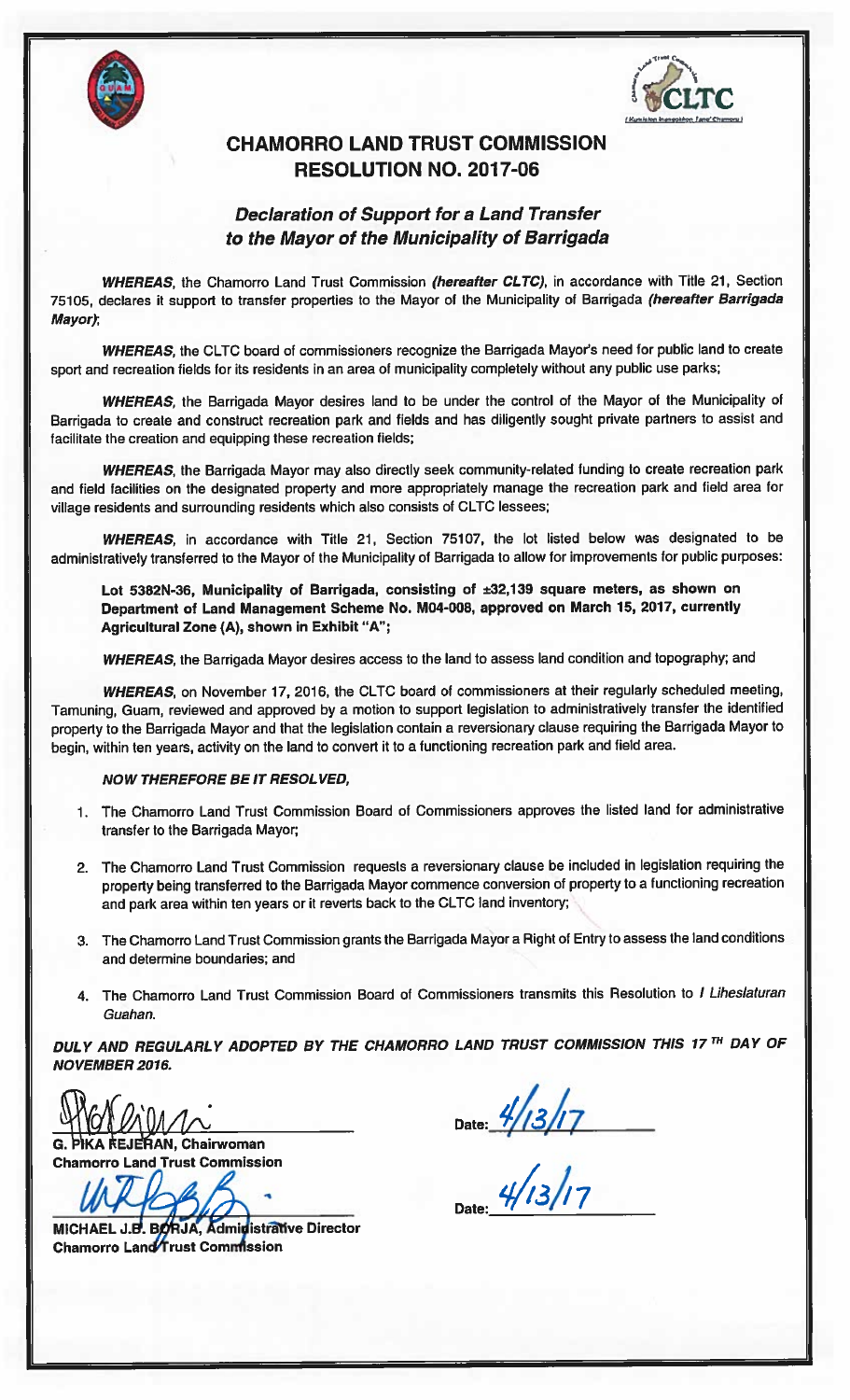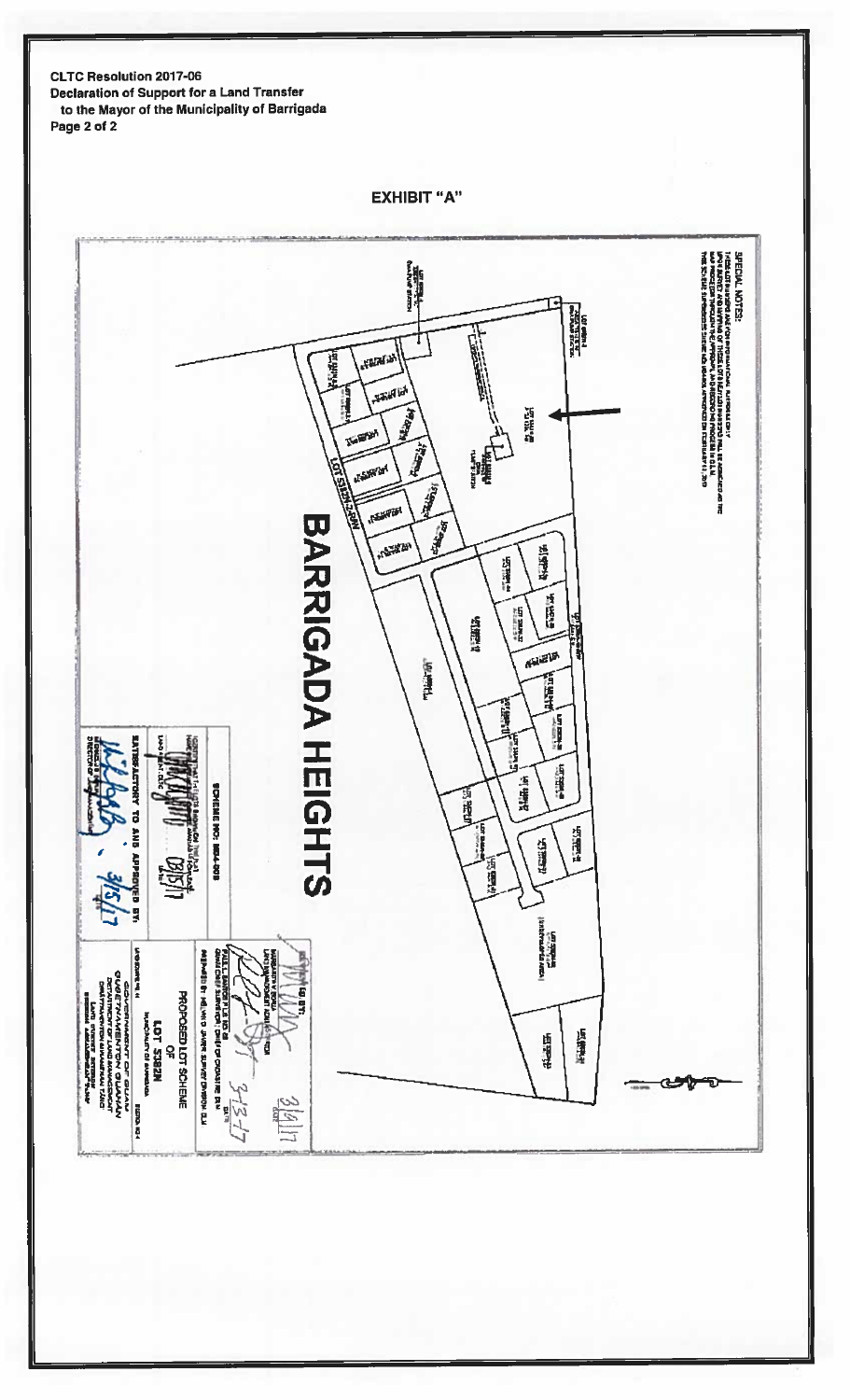|                                                  | Department of Land Management Office of the Recorder                                                                                                               |
|--------------------------------------------------|--------------------------------------------------------------------------------------------------------------------------------------------------------------------|
|                                                  | 905774                                                                                                                                                             |
|                                                  | <b>Elle for Record is Instrument No</b>                                                                                                                            |
|                                                  | <b>Children</b>                                                                                                                                                    |
|                                                  | <b>DE-OFFICIO</b><br>ranin                                                                                                                                         |
|                                                  | Recording F                                                                                                                                                        |
|                                                  | (Space above this line for Recorder) (use only.)                                                                                                                   |
|                                                  |                                                                                                                                                                    |
|                                                  | <b>RIGHT OF ENTRY AGREEMENT</b>                                                                                                                                    |
| THIS AGREEMENT made and entered into on the $2'$ | 2017, by<br>day of                                                                                                                                                 |
|                                                  | and between CHAMORRO LAND TRUST COMMISSION, P.O. Box 2950, Hagatna, Guam                                                                                           |
|                                                  | 96932, hereinafter called the "OWNER" and the MAYOR OF THE MUNICIPALITY OF<br>BARRIGADA, 215A Chalan Santo Papa, Ste 111F, Hagatna, Guam 96910, hereinafter        |
| called the "BARRIGADA MAYOR".                    |                                                                                                                                                                    |
|                                                  |                                                                                                                                                                    |
|                                                  | <b>WITNESSTH</b>                                                                                                                                                   |
|                                                  | WHEREAS, the BARRIGADA MAYOR needs to enter the OWNER'S property in order to                                                                                       |
|                                                  | conduct an assessment of land conditions and determine boundaries on land proposed for                                                                             |
|                                                  | administrative transfer to the BARRIGADA MAYOR on the following described premises:                                                                                |
|                                                  | Lot 5382N-36, Municipality of Barrigada, consisting of ±32,139 square meters,                                                                                      |
|                                                  | as shown on Department of Land Management Scheme No. M04-008, approved                                                                                             |
|                                                  | on March 15, 2017, currently Agricultural Zone (A), shown in Exhibit "A".                                                                                          |
|                                                  | NOW THEREFORE, in consideration of the above stated premises, the OWNER and the                                                                                    |
|                                                  | BARRIGADA MAYOR hereby agree that the BARRIGADA MAYOR and/or its duly                                                                                              |
| authorized representative to the following:      |                                                                                                                                                                    |
| assessment;                                      | 1. BARRIGADA MAYOR Shall have the right to enter upon the OWNER'S land for                                                                                         |
|                                                  | 2. All necessary permits shall be obtained by the BARRIGADA MAYOR for any clearing                                                                                 |
| of the land;                                     |                                                                                                                                                                    |
|                                                  | 3. It is further understood that the BARRIGADA MAYOR and/or its duly authorized<br>representative will restore the land to a safe and sanitary condition after the |
| assessment work has been completed; and          |                                                                                                                                                                    |
|                                                  | 4. This RIGHT OF ENTRY shall expire one year from execution date or upon enactment                                                                                 |
| <b>BARRIGADA MAYOR, whichever is first.</b>      | of a public law to transfer administrative jurisdiction of the identified property to the                                                                          |
|                                                  |                                                                                                                                                                    |
|                                                  |                                                                                                                                                                    |
| <b>OWNER:</b>                                    | <b>BARRIGADA MAYOR:</b>                                                                                                                                            |
| <b>CHAMORRO LAND TRUST COMMISSION</b>            |                                                                                                                                                                    |
|                                                  |                                                                                                                                                                    |
| By:                                              | By:<br><b>JUNE U. BLAS</b>                                                                                                                                         |
| G. PIKA FEJERAN<br>Chairwoman                    | Mayor, Municipality of Barrigada                                                                                                                                   |
|                                                  |                                                                                                                                                                    |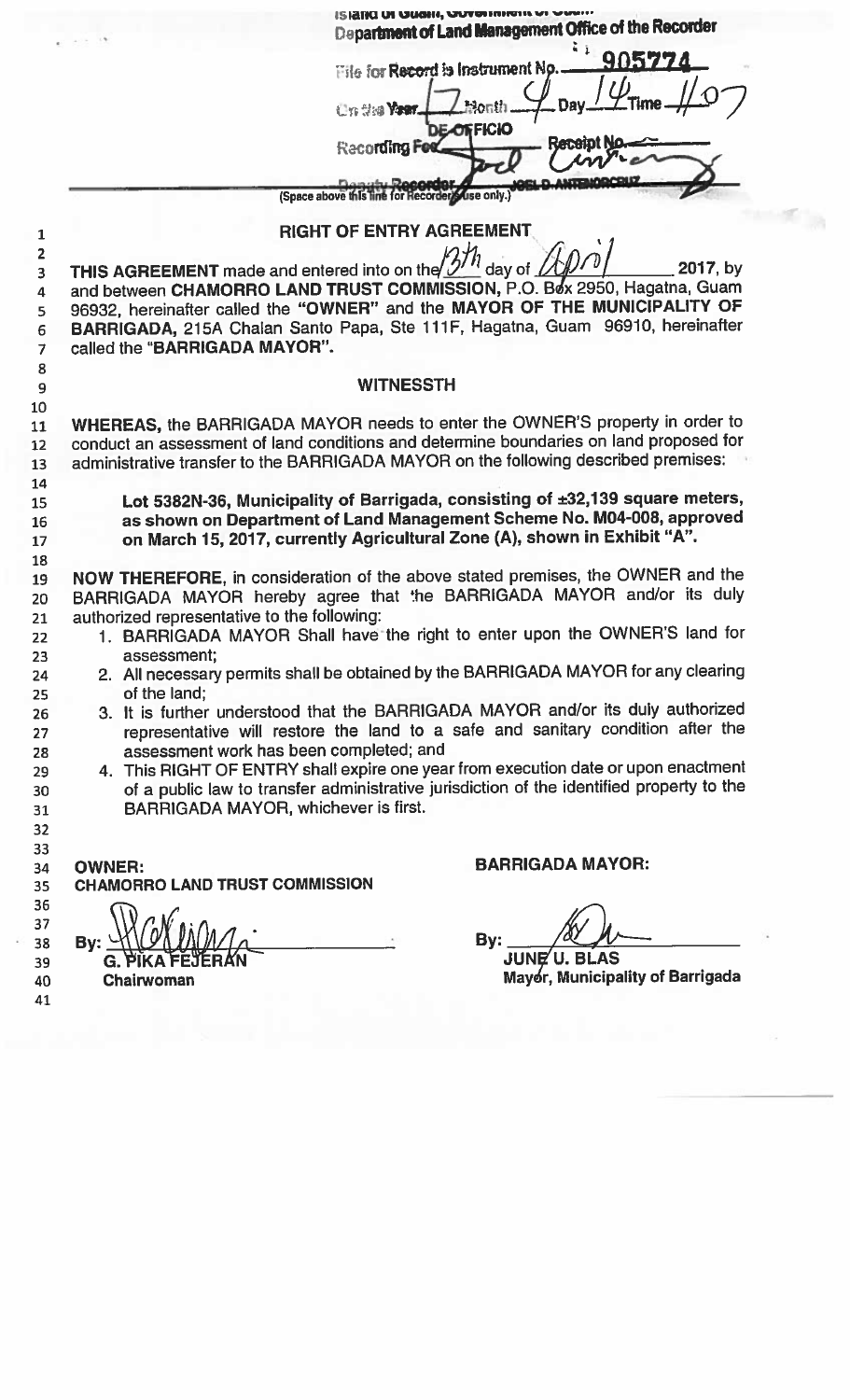|                                                       | <b>Right of Entry Agreement</b><br>Lot 5382N-36, Municipality of Barrigada<br>Page 2 of 3                                                                                                                                                                                                   |  |  |
|-------------------------------------------------------|---------------------------------------------------------------------------------------------------------------------------------------------------------------------------------------------------------------------------------------------------------------------------------------------|--|--|
| 1<br>2                                                | <b>ACKNOWLEDGEMENT</b>                                                                                                                                                                                                                                                                      |  |  |
| 3<br>$\overline{\mathbf{a}}$<br>5<br>$\boldsymbol{6}$ | In and for Guam<br>SS<br><b>City of Tamuning</b>                                                                                                                                                                                                                                            |  |  |
| $\overline{7}$<br>8<br>9<br>10<br>11<br>12            | day of <i>Cipeil</i><br>On this 13th<br>2017, before me, a<br>Notary Public in and for Guam, personally appeared G. Pika Fejeran, known to me to be the<br>person whose name are subscribed to the foregoing Right of Entry Agreement and<br>acknowledged to me that she executed the same. |  |  |
| 13<br>14                                              | IN WITNESS WHEREOF, I have hereunto set my hand and affixed my official<br>seal the day, month and year first above written.                                                                                                                                                                |  |  |
| 15<br>16<br>$17.48$ $18.48$                           | TOVES<br>In and for Guam, U.S.A.<br>My Commission Expires: JULY 13, 2019<br>P.O. Box 2950 Hagaina, Guarn 96932                                                                                                                                                                              |  |  |
| 23<br>24<br>25<br>26<br>27                            | <b>ACKNOWLEDGEMENT</b>                                                                                                                                                                                                                                                                      |  |  |
| 28<br>29<br>30<br>31<br>32                            | In and for Guam<br>SS<br><b>City of Tamuning</b><br>On this $\frac{1444}{1}$ day of $\frac{1042}{1}$ , 2017, before me, a Notary Public in and for Guam, personally appeared June U. Blas, known to me to be the person whose                                                               |  |  |
| 33<br>34<br>35<br>36                                  | name are subscribed to the foregoing Right of Entry Agreement and acknowledged to me<br>that she executed the same.                                                                                                                                                                         |  |  |
| 37<br>38<br>39                                        | IN WITNESS WHEREOF, I have hereunto set my hand and affixed my official<br>seal the day, month and year first above written.                                                                                                                                                                |  |  |
| 40<br>41                                              | <b>TA A.C. TOVES</b>                                                                                                                                                                                                                                                                        |  |  |
|                                                       | NOTARY PUBLIC<br>In and for Guam, U.S.A.<br>My Commission Expires: JULY 13, 2019<br>P.O. Box 2950 Hagaina, Guam 96932                                                                                                                                                                       |  |  |